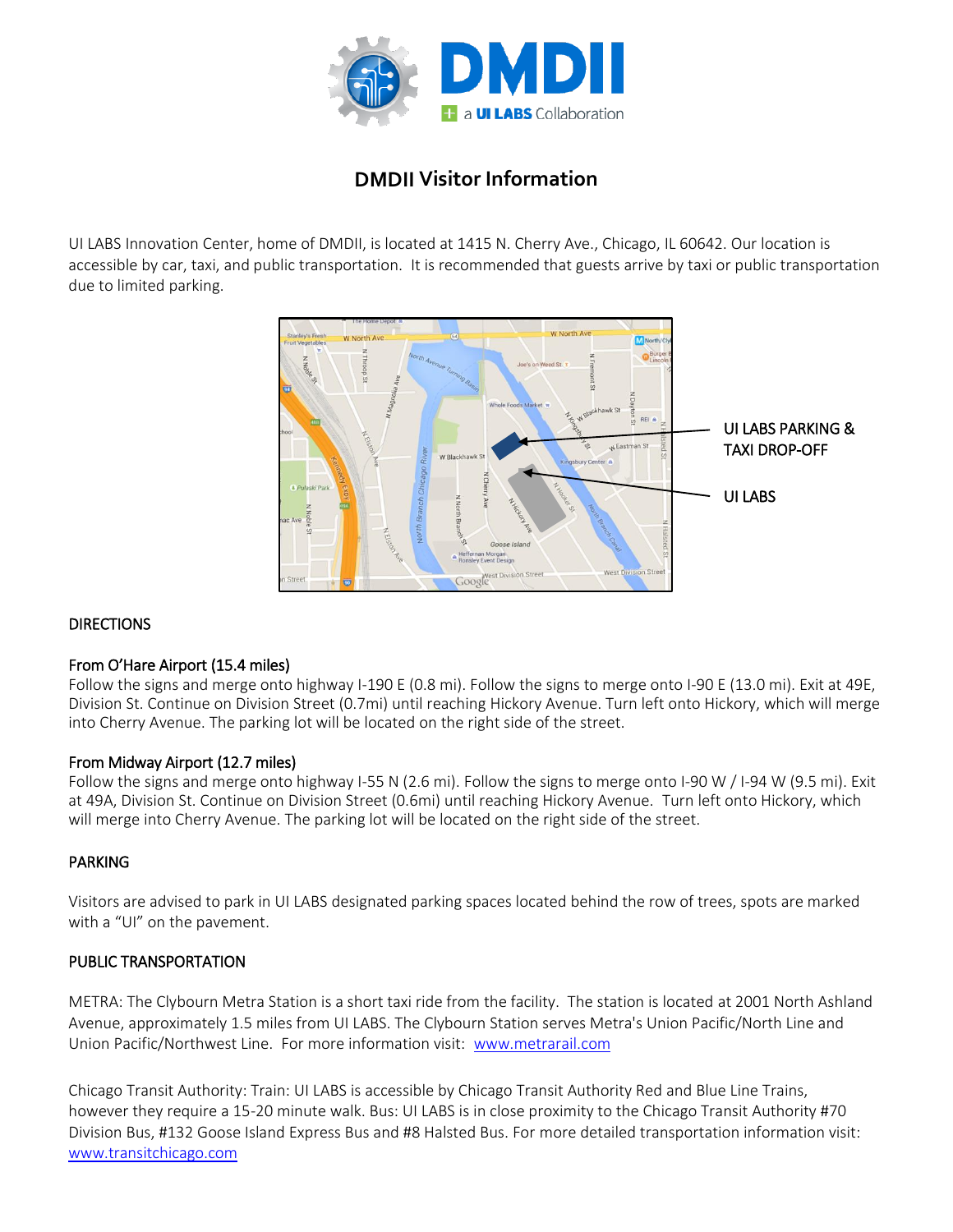

## HOTEL CORPORATE RATE INFORMATION

When calling to make a reservation, reference DMDII to receive 15% off their best rate for that day.

Hyatt Regency **Approximately 3 miles** Approximately 3 miles 151 E Upper Wacker Dr. | Phone: (312) 565-1234 *If booking online, use the code 39891 to receive the discounted rate.*

Chicago Athletic Association Hotel Approximately 4.2 miles 12 S Michigan Ave. | Phone: (312) 792-3553 *To book online, use this [link.](https://gc.synxis.com/rez.aspx?Hotel=63010&Chain=15564&promo=UILBS)*

#### OTHER AREA HOTELS

These hotels are located within 4 miles of UI LABS, but conveniently located in downtown Chicago near restaurants and transportation. Government rates may be available.

| Thompson Chicago<br>21 E Bellevue Place   Phone: (312) 266-2100                             | Approximately 1.7 miles |
|---------------------------------------------------------------------------------------------|-------------------------|
| Public Chicago Hotel<br>1301 N State St.   Phone: (312) 787-3700                            | Approximately 2 miles   |
| Hotel Felix<br>111 W Huron St.   Phone: (312) 447-3440                                      | Approximately 2 miles   |
| Hotel Lincoln<br>1816 N Clark St.   Phone: (312) 254-4700                                   | Approximately 2.1 miles |
| The Drake<br>140 E Walton Place   Phone: (312) 787-2200                                     | Approximately 2.1 miles |
| Holiday Inn Chicago-Mart Plaza River North<br>350 W Mart Center Dr.   Phone: (312) 836-5000 | Approximately 2.2 miles |
| Best Western Plus River North Hotel<br>125 W Ohio St.   Phone: (312) 467-0800               | Approximately 2.3 miles |
| Hyatt Place Chicago/River North<br>66 W Illinois St.   Phone: (312) 755-1600                | Approximately 2.3 miles |
| Crowne Plaza Chicago Metro Downtown<br>733 W Madison St.   Phone: (312) 829-5000            | Approximately 2.5 miles |
| The Intercontinental<br>505 N Michigan Ave.   Phone: (312) 944-4100                         | Approximately 2.6 miles |
| Hard Rock Hotel<br>230 N Michigan Ave.   Phone: (312) 345-1000                              | Approximately 3 miles   |